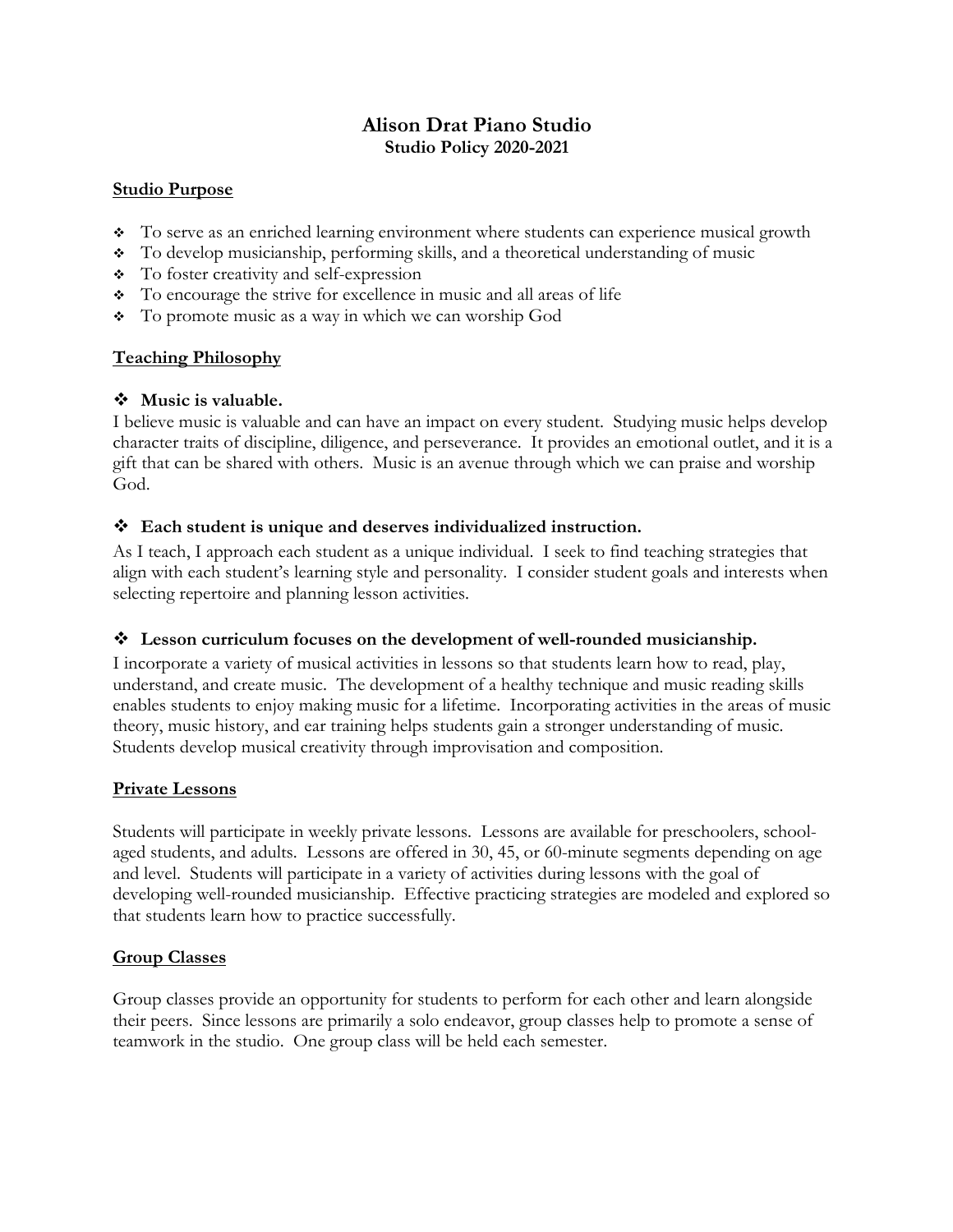#### **Summer Lessons**

Summer lessons are offered on a flexible schedule. Since taking lessons during the summer is important for continued musical growth, registering for at least 5 summer lessons will be required to hold a student's spot in the studio for the fall of 2021. Summer lesson information will be sent out in April.

#### **Lesson Procedures**

Students are encouraged to arrive on time for lessons and come prepared with all books and materials. They should bring all of their books to every lesson, even if an assignment was not given in a specific book the previous week. When dropping off students for lessons, please either walk them to the door or wait in the driveway until they have entered the house. Parents are welcome to park in the driveway and are always invited to sit in on lessons. When siblings have lessons back to back, parents may drop off both children at the same time as long as they will not be a distraction to each other. They can bring a book or other quiet activity to do while they are waiting for their lesson time.

#### **Books and Materials**

New students will receive a 3-ring notebook with dividers. We will add handouts and worksheets to the notebook throughout the year. Students must have an acoustic piano or digital keyboard for practicing purposes. A metronome (or metronome app) is highly encouraged. Additional materials may include a lesson book, theory book, flash cards, Christmas music, and solo repertoire. Method books and solo repertoire are chosen specifically for each student based on learning style and individual interests. Books purchased for students will be included on the monthly tuition statement. There are times when I may lend books to students. Borrowed materials must be returned in good condition at the conclusion of their use. If borrowed materials are not returned, students will be charged for the replacement of the items.

#### **Technology**

Technology is incorporated in lessons to enhance student learning and promote practicing. Students will have opportunities to use various music apps on the IPad that review concepts they are learning, such as note reading and rhythm. Apps may be used to create original compositions or to record a performance so that students can provide their own feedback. Students may use an accompaniment CD that corresponds with their lesson book. Technology use is specific to each student and will be shared with parents so that it can be incorporated into home practice if desired.

#### **Practicing**

Consistent diligent practicing is essential to musical development. Suggested practicing length and frequency will be based on the level and individual needs of each student. Practicing goals and strategies will be discussed during the lesson and recorded in the student's lesson notebook. Parental support and encouragement are a tremendous help especially for young students. It may be beneficial to set aside a specific time each day for practicing so that it develops into a routine. My goal is to make practicing a positive experience for students by assigning activities and pieces that they enjoy. Additionally, students will earn prizes and awards throughout the year based on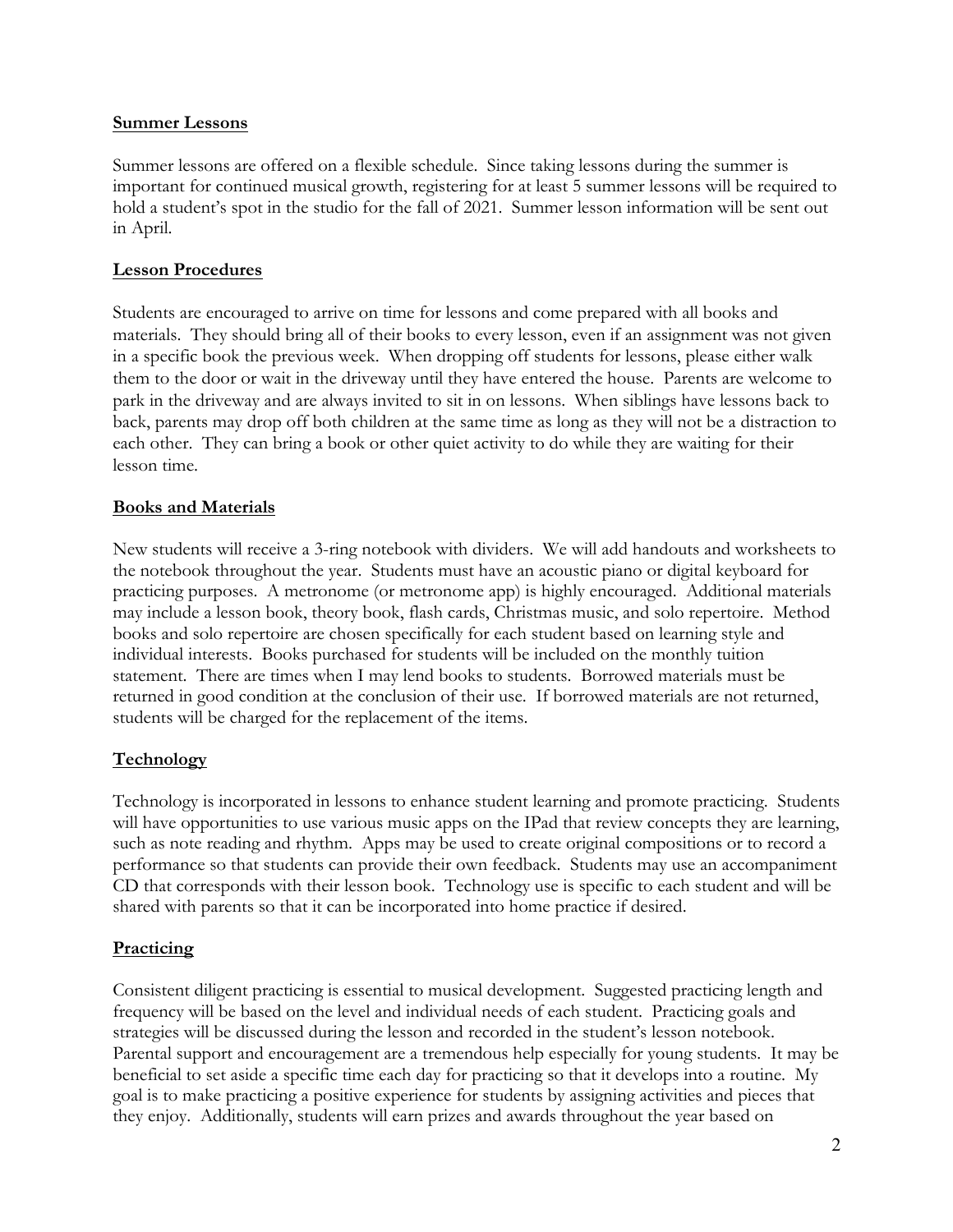practicing and lesson preparation. To promote accountability, students will record their practicing in their notebook.

## **Performance Opportunities**

Developing performing skills is an important aspect of the curriculum. Students are encouraged to perform for family members and friends from the very first lesson. Performing strategies are discussed in private lessons and group classes. We will have a Christmas Recital in December and Spring Studio Recital in May at Schmitt Music in Overland Park. Students may be invited to participate in additional performances and festivals throughout the year that are sponsored by the Kansas City Music Teachers Association.

## **Calendar**

Please refer to the **Studio Calendar 2020-2021** for group classes, recitals, and other important dates. A Thanksgiving Break, Christmas Break, Spring Break, and additional holidays will be observed.

## **Tuition and Payment Schedule**

Private lesson tuition is \$24 per 30-minute lesson, \$36 per 45-minute lesson, and \$48 per 60-minute lesson. The total tuition for the year (fall 2020-spring 2021) has been calculated and then divided into nine equal monthly payments. Monthly tuition has been rounded up to the nearest dollar. The monthly tuition breakdown is as follows:

| Lesson<br>Length | Number of<br><b>Private Lessons</b> | Tuition<br>Rate | Total<br>Tuition | Monthly<br>Tuition |
|------------------|-------------------------------------|-----------------|------------------|--------------------|
|                  |                                     |                 |                  |                    |
| 30 Minutes       | 31                                  | \$24            | \$744            | \$83               |
|                  |                                     |                 |                  |                    |
| 45 Minutes       | 31                                  | \$36            | \$1,116          | \$124              |
|                  |                                     |                 |                  |                    |
| 60 Minutes       | 31                                  | \$48            | \$1,488          | \$166              |

Payment is due at the first lesson of each month in September through May. Tuition payment may be made in cash or check payable to Alison Drat. Venmo is also an option. If a student is absent for a lesson when tuition is due, payment may be mailed to  $5521 \text{ W } 98^{\text{th}}$  PL, Overland Park, KS 66207. A late fee of \$5.00 will be added if payment is not received by the second lesson of the month. An additional \$5.00 will be added each week that payment is not received, up to \$20.00. If tuition remains unpaid without explanation, the student may lose his or her spot in the studio. Please contact me if you have extenuating circumstances preventing tuition payment. Tuition rates may be adjusted annually. Any tuition changes will be included in the studio policy and will occur at the start of lessons in August.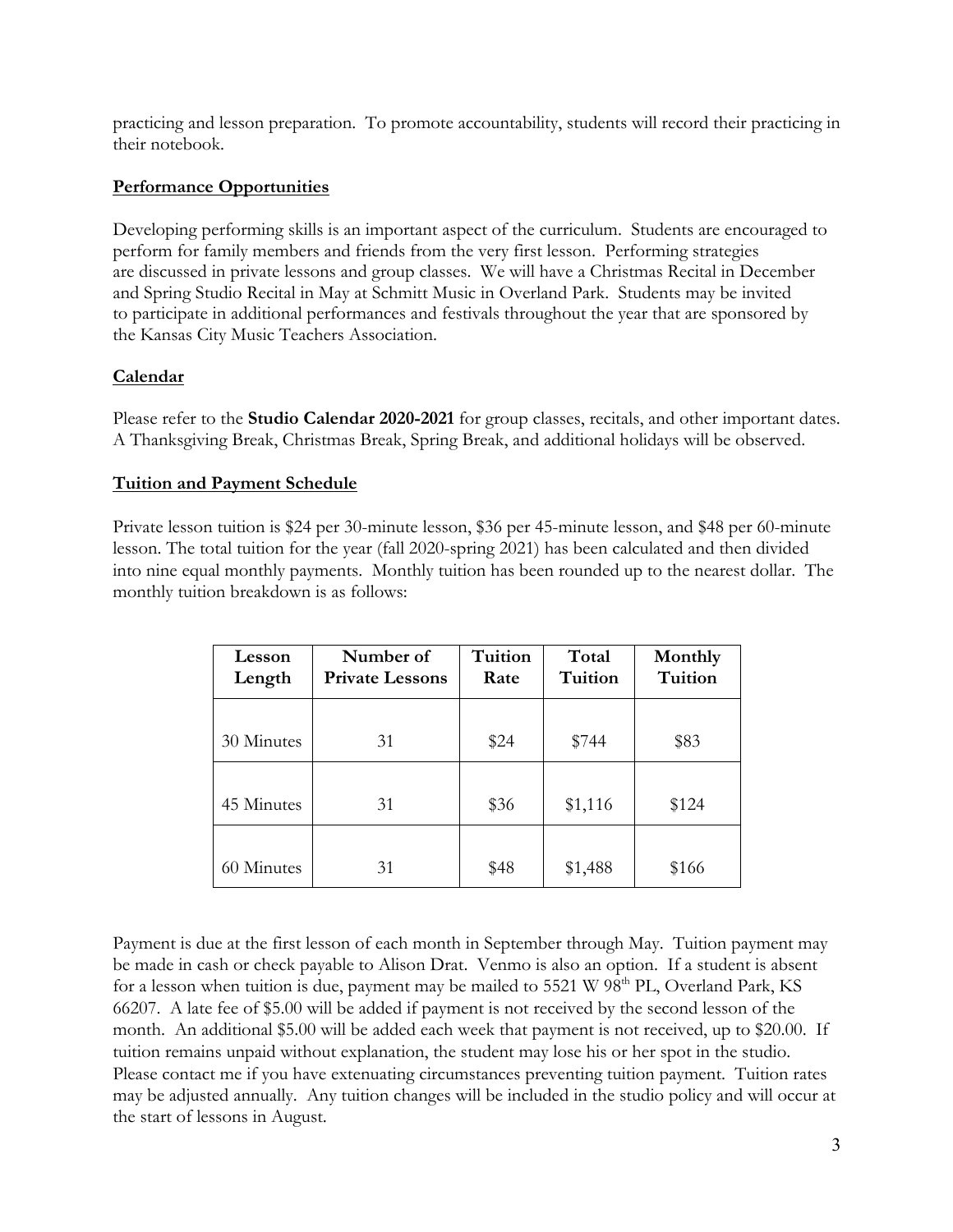## **Illness Policy**

Students should be fever free for 24 hours before coming to a lesson. If your child has stayed home from school due to sickness, please strongly consider keeping him or her home from the lesson. *(See COVID-19 Protocol for additional information.)*

## **Missed Lessons**

If a student needs to miss a lesson for any reason, advance notification should be given. Missed lessons will not be reimbursed. I will reschedule one missed lesson each semester if notice is provided in advance and there is a valid reason for the absence (sickness, family emergency, etc.). After this one lesson, I will make up additional missed lessons only as time is available. Missed lessons in which no advance notification is given will not be eligible for a make-up lesson. There will be a make-up lesson period at the end of each semester, and make-up lessons may also be scheduled throughout the semester. I will contact students if lessons are cancelled due to snow or inclement weather. Missed lessons due to weather will be rescheduled. If I need to miss a lesson for any reason, I will reschedule it as soon as possible. Since weekly lessons are important for musical development, maintaining a regular lesson schedule will be strongly encouraged.

## **Cancelling Lessons**

Registering for lessons is considered a yearly commitment (fall 2020-spring 2021). After an entire year of lessons, students and parents can make a more informed decision about piano lessons. If a student decides to stop taking lessons at any point in the middle of the year, a month's notice is required. If a month's notice is not given, one month's tuition will be charged at the point of cancellation. This policy applies to both new and returning students. Any extenuating circumstances will be considered on an individual basis.

## **Registration**

A non-refundable registration fee of \$25 will be used to cover studio materials and activities throughout the year, including a 3-ring notebook, printing of activity sheets, recital hall rental, and student awards. *The registration fee does not cover tuition, student books, or any costs associated with participating in KCMTA festivals or events*. Parents of new students will also be asked to sign the **Multi-Media Consent Form** at the point of registration.

# **COVID-19 Protocol**

Students desiring in person lessons should be aware of the following policies:

- Students should wait in their vehicles until I open the door at their lesson time.
- I will give students hand sanitizer when they come in and again when they leave.
- Masks are required to be worn at all times during the lesson.
- Students should not come for lessons if they or anyone in their family have been sick within the past 14 days (cough, fever, shortness of breath, flu-like symptoms, etc.). Please contact me before the lesson time, and we will do an online lesson instead.